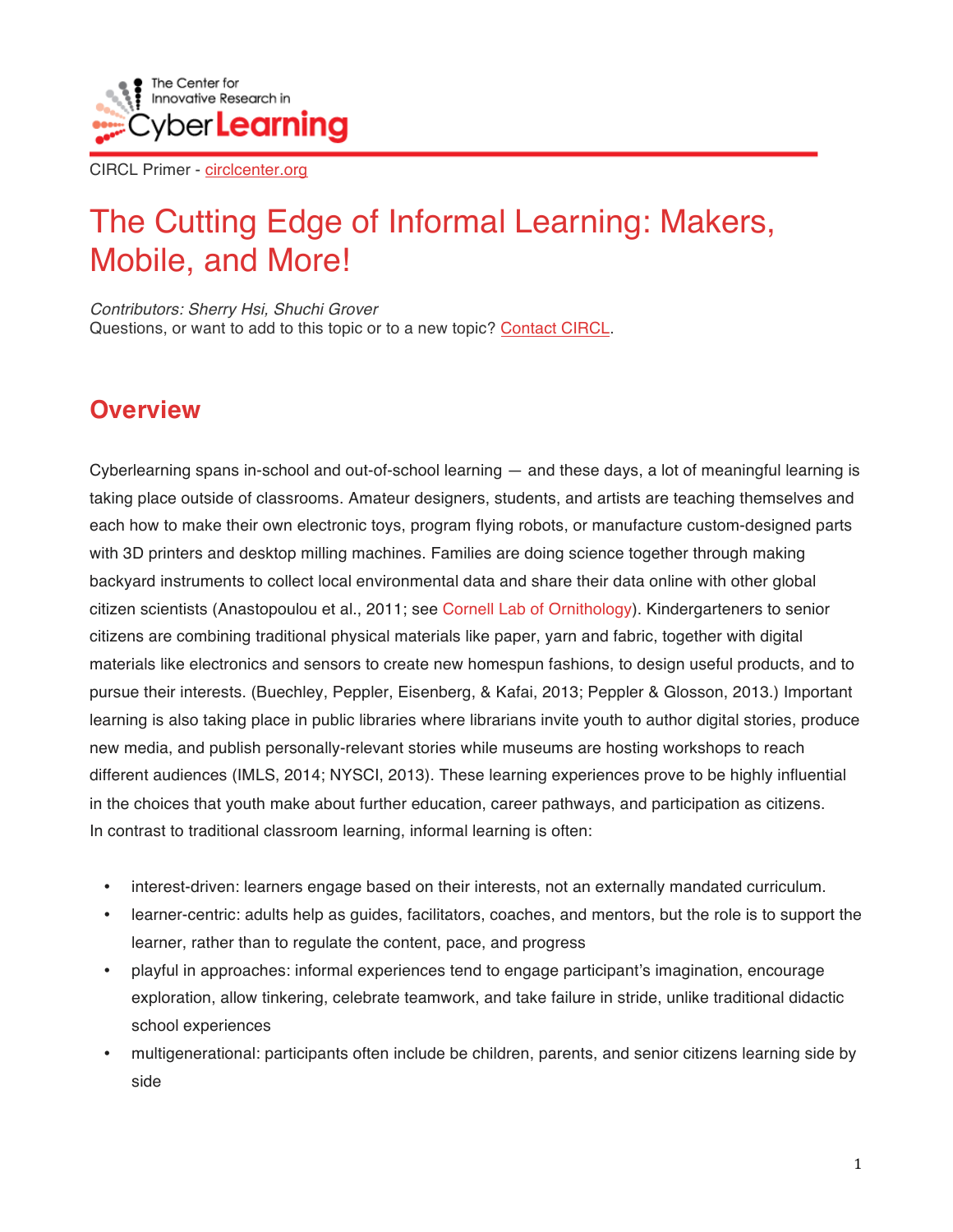

• intrinsically assessed: outcomes tend to be tangible and readily appreciated by the participants, with less reliance on formal, standardized tests as outcomes

Informal learning institutions like museums with both structured and unstructured activities by themselves don't guarantee a meaningful learning experience. Today's informal learning more often also emphasizes:

- active engagement: the physical space provides unique affordances for doing, not just collections to be viewed
- building materials: the glass between the learner and the artifact is gone, learners are expected to construct not just appreciate
- multiple representations: learners are encouraged to engage with an idea through multiple media, such as storytelling, sketching, constructing, simulating, visualizing, role-playing, discussing socially
- learning trajectories: the informal experience is less contained to a specific space and time, but may span multiple visits or connect to home, to community, or to school.

The movement among "Makers" is one prominent example of today's approach to informal learning and an important arena for cyberlearning advances. Making is "a class of activities focused on designing, building, modifying, and/or repurposing material objects, for playful or useful ends, oriented toward making a ''product'' of some sort that can be used, interacted with, or demonstrated. Making often involves traditional craft and hobby techniques (e.g., sewing, woodworking, etc.), and it often involves the use of digital technologies, either for manufacture (e.g., laser cutters, CNC machines, 3D printers) or within the design (e.g., microcontrollers, LEDs)" (Martin, 2015). Makers are people who openly share tools, knowledge, and materials who value learning and creativity over profit and social capital (Kuznetsov & Paulos, 2010). From creating new artifacts, hacking software, or repurposing objects, makers are highly motivated, interestdriven learners that seek out new experiences and actively share what they learn in a community. Informal settings, such as science museums, increasingly host making experiences and digital technology is frequently used to enhance the opportunities for learning in these experiences. Martin (2015) provides a comprehensive synthesis of making and argues against a tool-centric approach to bringing making into classrooms. He contends that in order to understand the promise of making in education, educators need to appreciate all three interconnected elements of making-"(1) *digital tools*, including rapid prototyping tools and low-cost microcontroller platforms, that characterize many making projects, 2) *community infrastructure*, including online resources and in-person spaces and events, and 3) *the maker mindset*, values, beliefs, and dispositions that are commonplace within the community" (p. 31).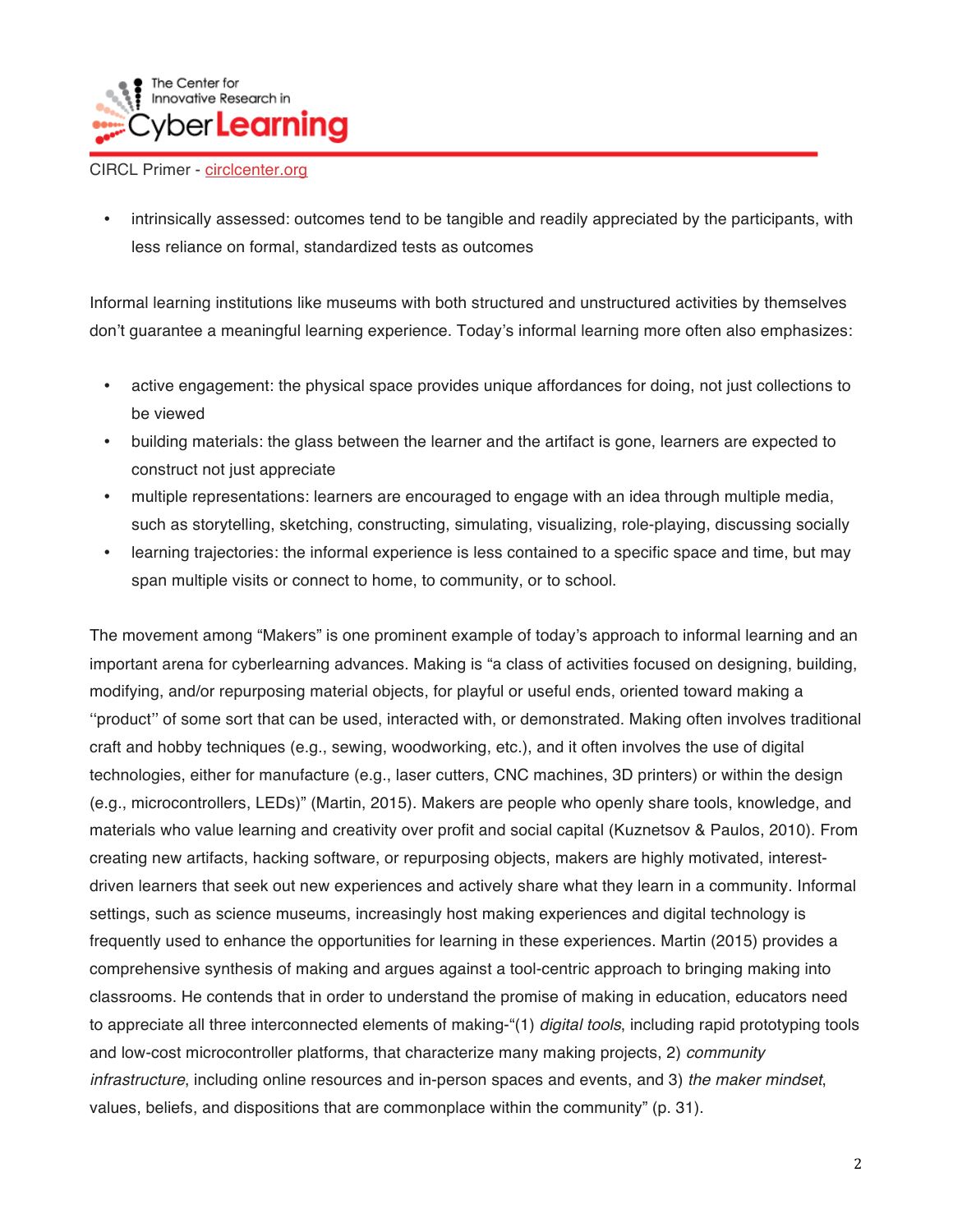

This kind of informal learning aligns well with educational research about authentic, active education that happens in a social community. Education research has shown that meaningful learning is situated in authentic practices using inquiry-based approaches to solve relevant problems, sharing skills in a community of others, and making meaning through activity and action (Wenger, 1998). Whether using physical or digital materials, learning is mediated by multiple media representations and facilitated through direct experiences and interactions mentored by disciplinary experts, more expert peers and novices in a social community of practice (Lave, 1991). Episodic and distributed, learning is interest-driven, serendipitous, sometimes sustained with access to a network of human and technical resources in their community.

Technology is playing a big role in the maker community to enhance informal learning and to better connect informal with formal learning. The maker community leverages online information extensively from using tutorials, online forums, open shared code libraries, social media, and digital video platforms that connect different aged learners to contribute, discuss ideas, share tips, and self-publish instructional videos. Maker communities also use digital fabrication and a network of physical spaces like community workshops, FabLabs, and tech shops, that allow use of shared manufacturing tools to realize their digital imagined and physically implemented projects. These spaces host novice friendly software for programming, computer-aided design, and digital media production. These same tools and software enable control of microprocessors that are used by robotics clubs to get more fluent in coding and learn computer science concepts and computational thinking. Within blended learning environments, smart phones offer digital access to content and limitless knowledge via ubiquitous, wireless access to the Internet while makers meet in physical communities, festivals, and faires to build, experiment, and test their designs. Physical computing devices ranging from programmable maker technologies like Arduino, servo motors, 3D printers, to computer-controlled milling machines help foster new ways to learn through collaborative computer-aided design, online research, and documentation (Halverson & Sheridan, 2014; MakerEd, 2014; Martinez & Stager, 2013).

However, for technology use to reflect cyberlearning ideals, technology must be more than resource in a learning activity: it must enable the design of activities that connect to what we know about how people learn and thus enhance learning. Thus, a cyberlearning approach to maker activities does not overemphasize the materials used or the thing made. A focus on the materials or things can sometimes lead to cookbook recipes, narrow instruction, and standardized expectations, ending up in an experience not much different from poor schooling. A cyberlearning view emphasizes the transactions among students,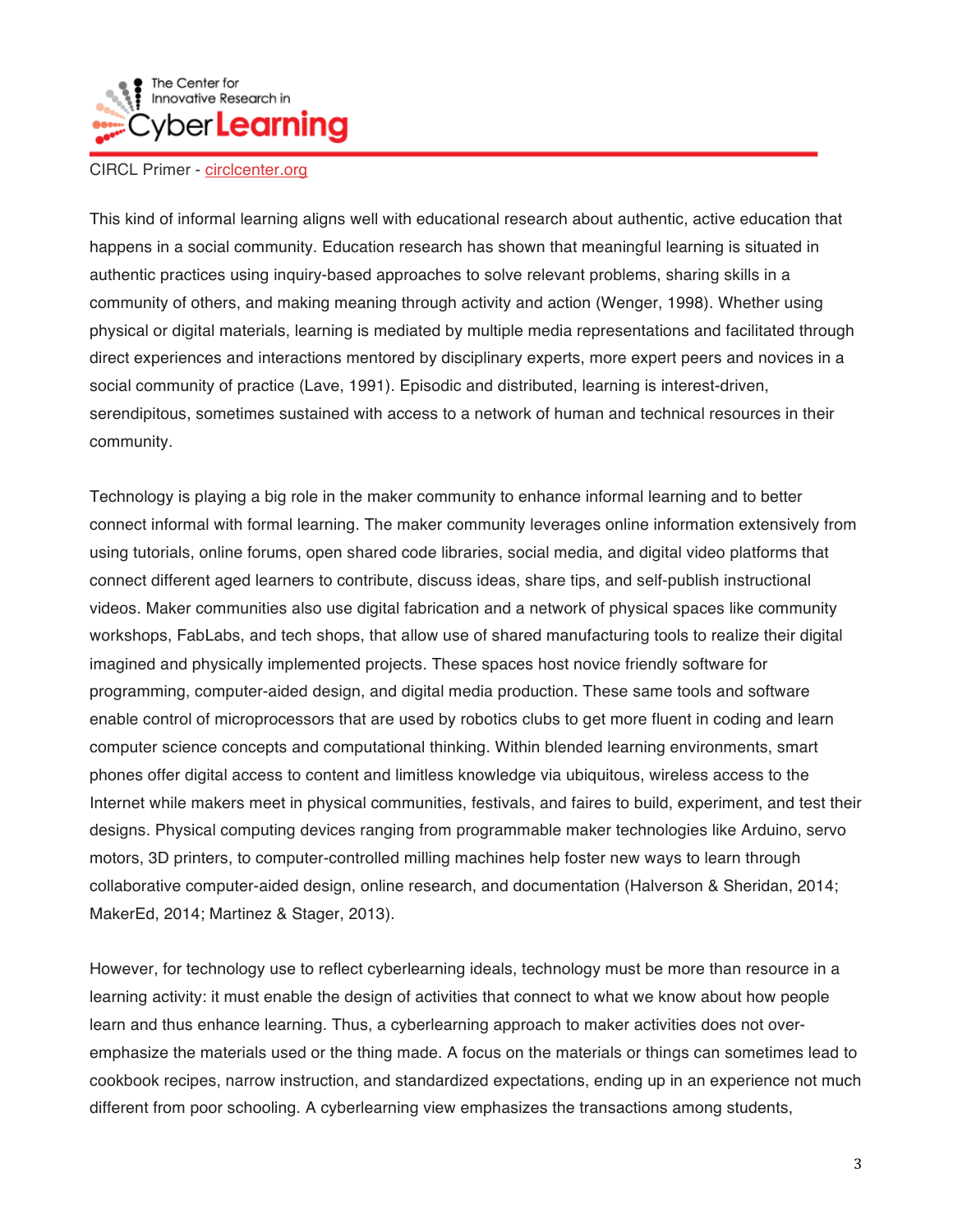

materials, and the social setting — and how those transactions provide students opportunities to explore, investigate, test, and refine their knowledge and abilities. Technologies provide more than a resource for building when they enable students to better represent concepts, to gather data and analyze it, to share knowledge with peers, to discuss theories and construct explanations, to critique and suggest improvements, and to reflect on their own learning.

Cyberlearning projects in informal learning can also go beyond maker experiences, too:

- Mobile devices can provide a layer of augmented reality as learners explore an important physical space
- Museum exhibits can invite visitors to learn via new modes of interacting with the setting and visualizing phenomena
- Sensors and cameras can enable citizen science investigations

Several aspects of learning theory are particularly useful to cyberlearning in informal settings for studying and understanding individual learning and learning that happens in a shared, public environment or social community. More specifically:

- **Constructivism and constructionism** provide long-standing ways to conceptualize learning through doing.
- **Identity** is concerned with how learners' sense of who they are and who they can become is shaped through opportunities to explore their interests, values, commitments, and convictions in relation to their participation and engagement with others, new ideas, activities, and phenomena. Further, youth are drawn to expressing identity through new, social media.
- **Embodied cognition** considers how doing and experiencing in a bodily way leads to learning and connects with learning that may later become more de-contextualized and abstract, and can often involve **tangible interfaces**.
- **Collaborative learning** or more broadly, social learning, provides traditions for designing effective learning experiences for groups and for analyzing social interactions for insights about learning

Cyberlearning is poised to contribute to transforming STEM education by using learning theory and technology to enhance powerful grassroots movements in informal learning and develop entirely new informal experiences. Cyberlearning research is needed both to contribute to design, but also to document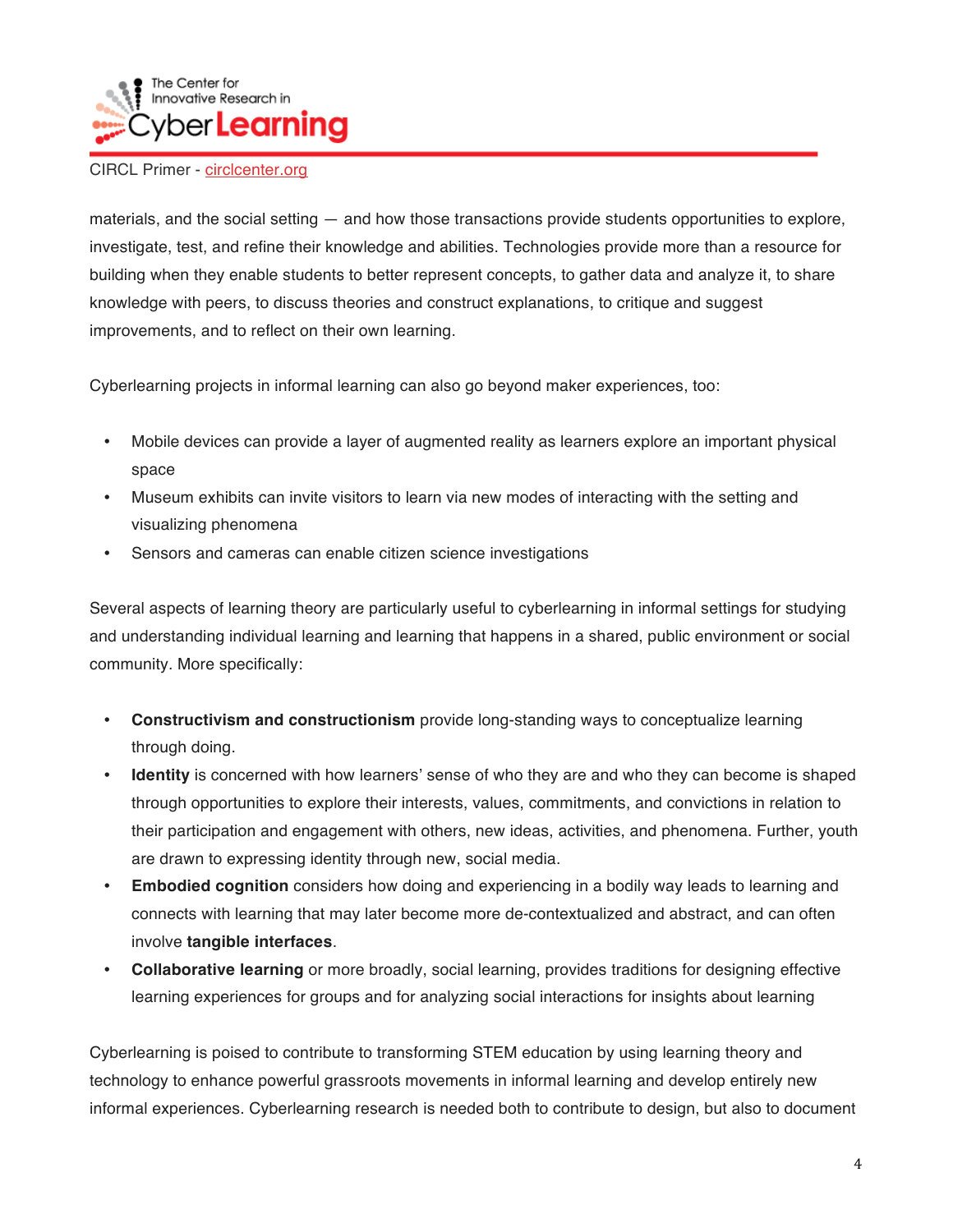

how people learn in these new experiences and how learning is improved. Further, cyberlearning is wellpositioned to connect these informal advances to issues in school learning. For example, schools are looking to the maker community for ideas about how to teach science and design solutions to problembased challenges. Teachers see making as way as to support inquiry, project-based learning, authentic problem-solving, and deeper discussions (Honey & Kanter, 2013). Educational leaders see the potential to engage greater numbers of underrepresented groups in STEM-related activities including encouraging more girls and women to pursue computer science to help develop a more diverse technological workforce (Fried & Wetsone, 2014).

## **Issues**

**Design and theory development**. Because making is both a highly collaborative and mobile activity, making opens up new possibilities for exploring how different mobile technologies and apps can be used to support design work and documentation of individual and group projects. Using digital cameras, smart phones, and tablet computers, students self-document their work, monitor their progress, and contribute to online portfolios. New challenges and research opportunities arise in the assessment of design-oriented projects that are collaborative in nature, multi-disciplinary, and process-driven, accomplished intermittently or intensely over weeks and months with the help from multiple peers and educators.

**Connections to other Contexts**. A great promise of cyberlearning is that learning will be more connected across informal and formal spaces, such as science museums and schools. Much design research is needed to make this promise a reality, as the culture of school and the cultures of informal learning do not easily mix. It is unlikely to be a good idea to require informal spaces into produce standardized outcomes like achieving a particular curricular goal but also unrealistic to expect that schools can become as interestdriven as informal environments are. Considerable challenges of describing and documenting the learning that occurs in each setting in useful ways for other settings are likely to emerge.

**Research Methods**. Making is also driving changes to what is being researched and how research is accomplished. Researchers are exploring new ways to advance theories of social learning, interest, and motivation. The objects and artifacts created by learners serve as a reflection of their different selves, providing rich avenues for researchers to study identity formation and identities in practice (Ching & Foley, 2013; Tan, Calabrese-Barton, Kang, & O'Neill, 2013). With learning happening in physical, online, and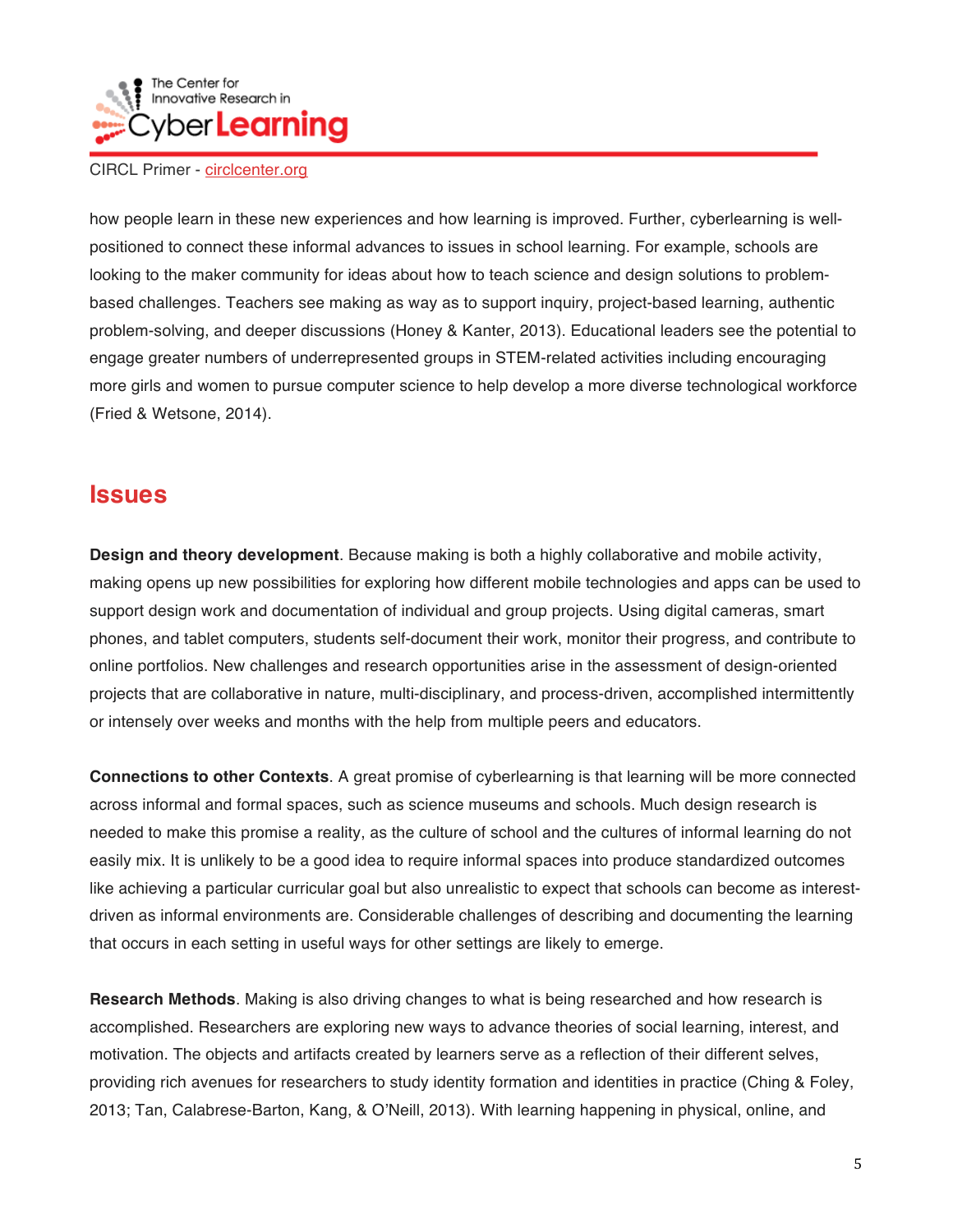

blended learning environments, new research methods are being created to study these complex STEMrich environments to examine new literacies, representations, dialogue, design-based learning, and collaborative teaming (Halversen, 2013; Ito, 2009; Litts, 2015).

**Measurement and Assessment**. Making akin to design-based learning is spurring new embedded assessment tools and cyber-enabled research tools to capture moment-to-moment, emergent learning in out-of-school settings. Rather than using high-stakes tests as measures of learning or teacher-graded work, teachers use digital portfolios, scaffolded peer critique, and documentation support to assess projectbased learning from collaborative teaming, solving design challenges, and learner-centered making. Learning analytics and online traces are being used to capture multi-modal interactions, online behaviors, participation, and activity over long periods beyond school hours. Digital videos with high storage capabilities archive months and years of video data empowering researchers to conduct longitudinal, ethnographic studies to analyze-in-depth collaborative inquiry, learning conversations, and teaching practices (see Gutwill, Hido, & Sindorf, 2015). Individuals are not only evaluated for changes to their understanding of STEM disciplinary knowledge, but their inquiry processes, empowerment, and resourcefulness (Dixon & Martin, 2014; Brahms, 2014). Other researchers and their developers are exploring how to design better instructional supports, physical computing materials, programming languages, and design tools to support the development of computational thinking, data literacy, and modeling expertise (Blikstein, 2013.)

**Professional Development**. New models of professional development are needed to prepare peers, coaches, mentors, tutors, facilitators and other adults who support learners in informal spaces — and may be working with cyberlearning technologies in doing their work. Similarly, new approaches to professional development are also needed to meet the needs of teachers who want to learn how to better facilitate maker activities and to assess maker-style projects. For example, MOOCs and web-based video chats can offer mentors and/or teachers a way to join professional learning communities to discuss issues of practice, and learn ways to assess learning that happens in blended learning environments.

**Lack of Diversity in the Maker Movement**. Making is meant to bring playful designing and fabrication quite literally in the hands of the learner and is believed to be a democratizing force. However, it suffers from a serious lack of diversity, and underrepresentation of women in minorities. While Kneese & Rosenblat (2014) think this issue simply mirrors general Silicon Valley disparities, Lilypad inventor Leah Buechley believes that MAKE magazine has propagated an exclusionary culture in their choice of featured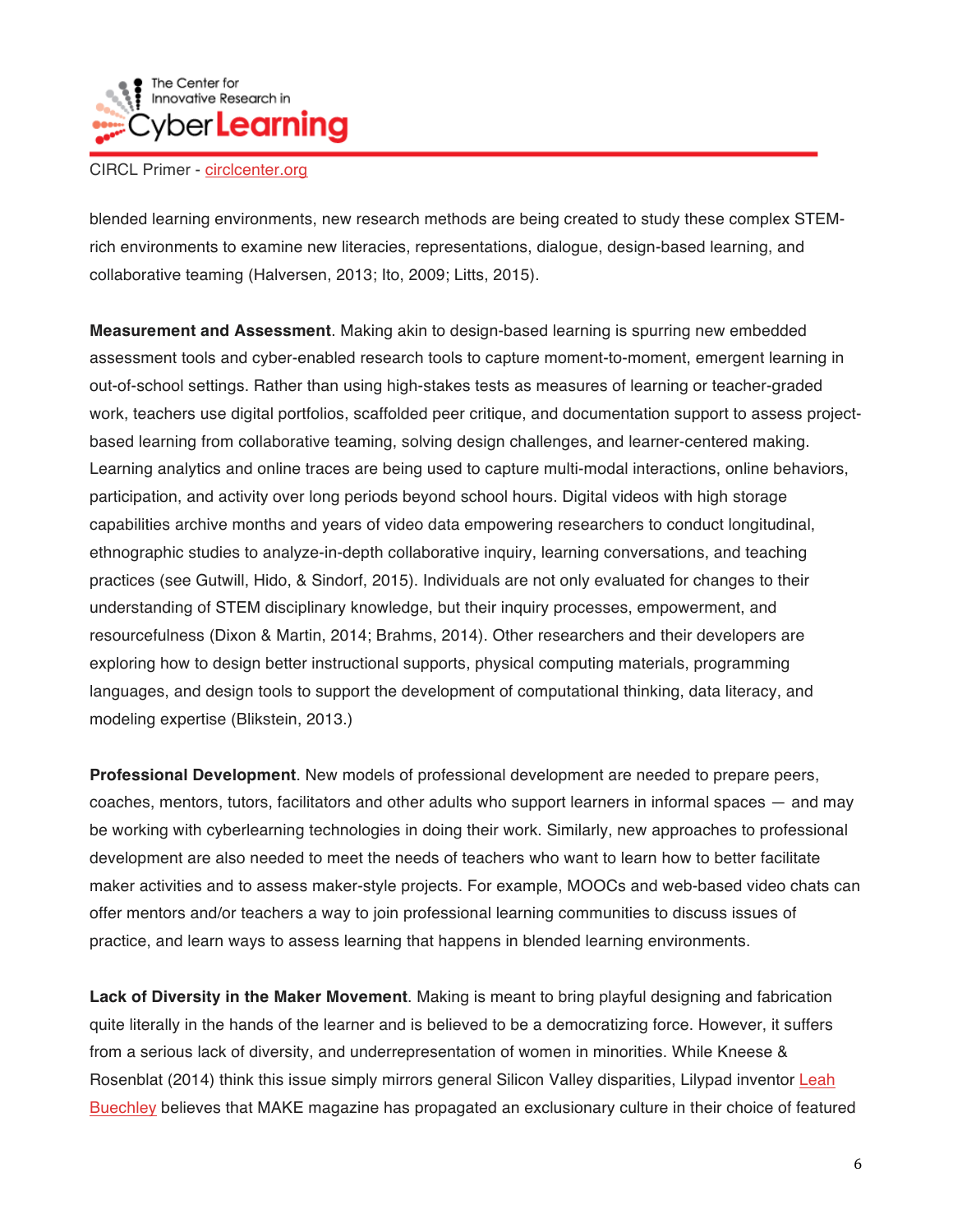

projects (mostly robots and vehicles) and makers (white men/boys). Clearly taking making into all schools and classrooms will help level the playing field.

**Challenges Shared with Other Cyberlearning Areas**. As learner engagement in spaces is captured digitally, issues about privacy and data security arise, along with new IRB issues. Likewise, as students create their maker artefacts, issues of copyrights, attribution, etc. can arise. Technological barriers to the flow of information across settings can arise (incompatibility between informal settings and school learning management systems, for example). As institutions tend to reflect societal issues, gaps in equity across gender, race, and other demographic characteristics may persist if not addressed.

## **Projects**

Examples of NSF Cyberlearning projects that overlap with topics discussed in this primer (see project tag map).

## Making learning tangible

- EXP: BodyVis: Advancing New Science Learning and Inquiry Experiences via Custom Designed Wearable On-Body Sensing and Visualization
- EAGER: Engineering Inquiry for All at Nedlam's Workshop
- EAGER: Paper Mechatronics: Creating High-Low Tech Design Kits to Promote Engineering **Education**
- RAPID: Learning in the Making: Leveraging Technologies for Impact
- EAGER: Infusing Learning Sciences Research into Digital Fabrication and Making in Education

More posts: making-learning-tangible

## Citizen science

- DIP: Next Generation WeatherBlur: Expanding Non-Hierarchical Online Learning Community Models for Citizen Science
- DIP: Collaborative Research: STEM Literacy through Infographics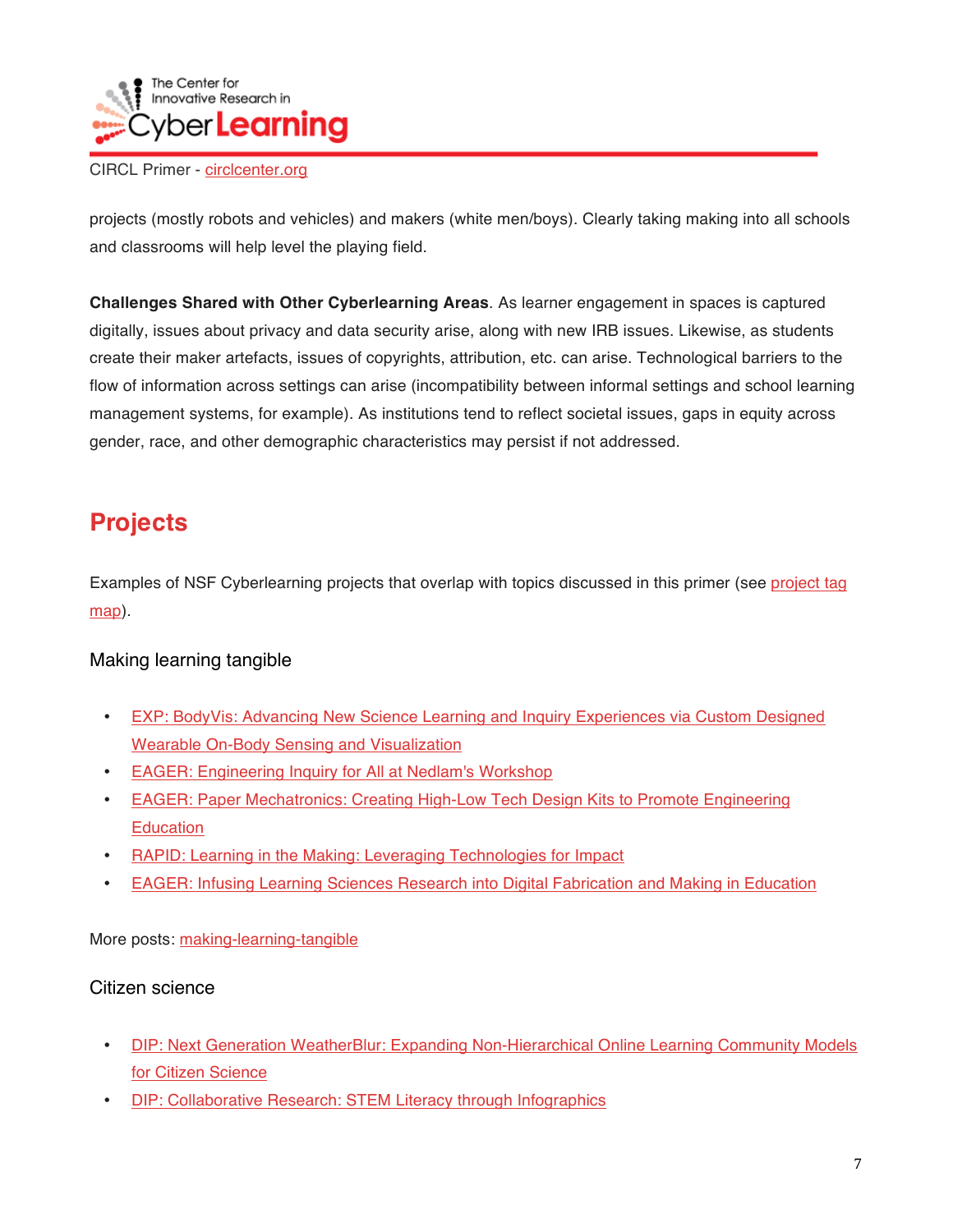

- DIP: ScienceKit for ScienceEverywhere A Seamless Scientizing Ecosystem for Raising Scientifically-Minded Children
- DIP: Potential for everyday learning in a virtual community: A design-based investigation
- CAP: Towards Inclusive Design of Serious Games for Learning

More posts: citizen-science

## Informal learning

- EAGER: Collaborative Research: Virtual STEM Buddies for Personalized Learning Experiences in Free Choice Informal Learning Settings
- EAGER: Collaborative Research: Designing Digital Rails to Foster Scientific Curiosity around Museum Collections
- CAP: Innovating Data-driven Methodologies for Documenting and Studying Informal Learning
- RAPID: Learning in the Making: Leveraging Technologies for Impact
- Badge-Based STEM Assessment: Current Terrain and the Road Ahead

More posts: informal-learning

## **Resources**

Martin, L. (2015). The Promise of the Maker Movement for Education. Journal of Pre-College Engineering Education Research (J-PEER), 5(1).

Informalscience.org web site, run by the Center for Advancement of Informal Science Education (CAISE)

Maker Ed (The Maker Education Initiative) – Every Child a Maker

Make: Do-it-yourself projects, how-tos, and inspiration.

Exploratorium Tinkering Studio blog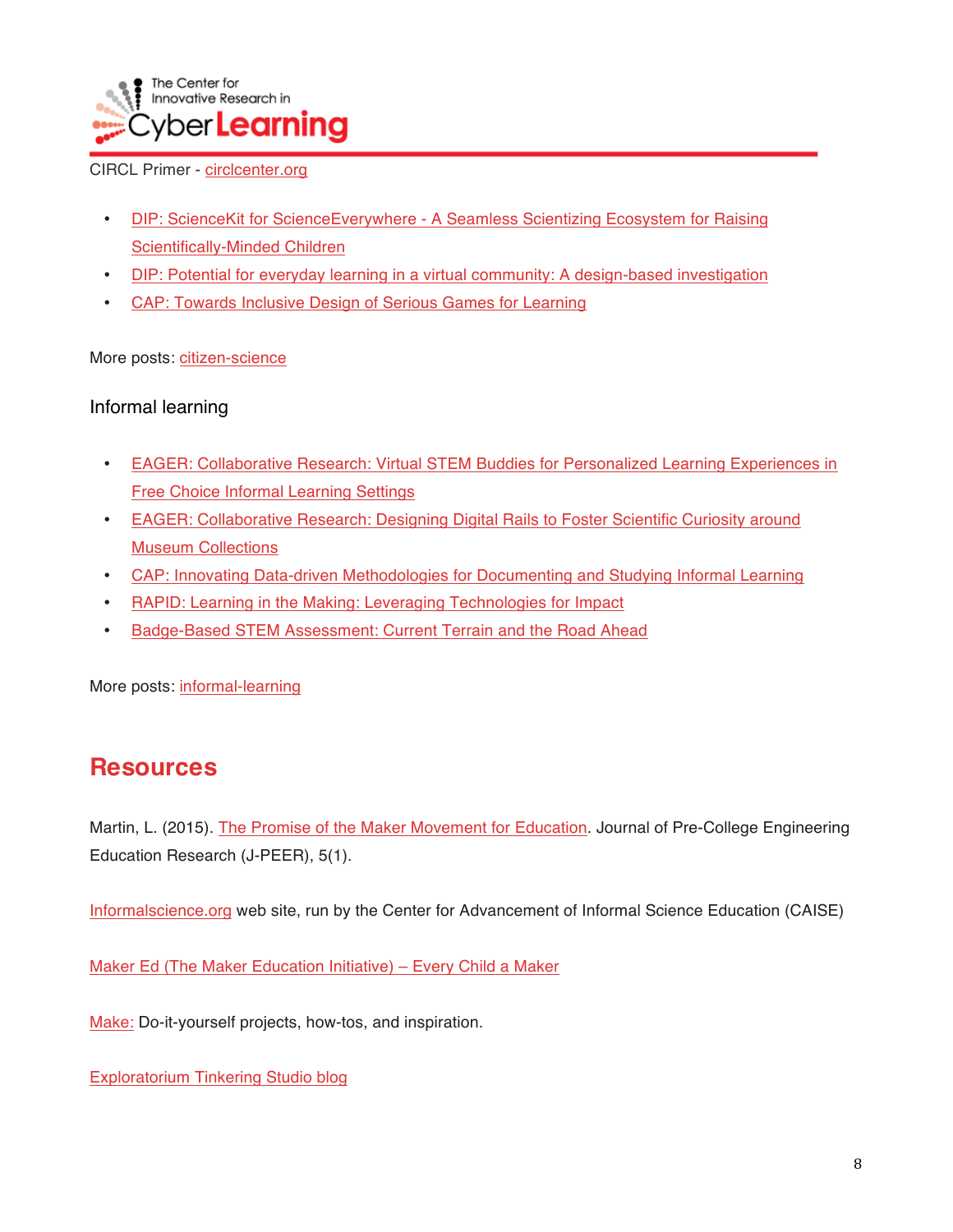

FabLearn conference web site

Community Science Workshop Network

## **Readings**

This section includes references and key readings documenting the thinking behind the concept, important milestones in the work, foundational examples to build from, and summaries along the way.

Anastopoulou, S., Sharples, M., Ainsworth, S., Crook, C., O'Malley, C., & Wright, M. (2011) Creating personal meaning through technology-supported science inquiry learning across formal and informal settings. International Journal of Science Education.

Bevan, B., Bell, P., Stevens, R., Razfar, A. (Eds.) 2013, XIV. LOST Opportunities: Learning in Out-of-School Time. Explorations of Educational Purpose, Vol. 23. Springer-Verlag.

Blikstein, P. (2013). Digital fabrication and 'making' in education: The democratization of invention. FabLabs: Of Machines, Makers and Inventors, 1-21.

Blikstein, P. (2013). Multimodal learning analytics. In Proceedings of the Third International Conference on Learning Analytics and Knowledge (LAK '13), Dan Suthers and Katrien Verbert (Eds.). ACM, New York, NY, USA, 102-106.

Buechley, L., Peppler, K. A., Eisenberg, M., & Y. B. Kafai (Eds.), Textile messages: Dispatches from the world of e-textiles and education (pp. 17–28). New York, NY: Peter Lang Publishing. Ching, C. & Foley, B. Constructing the Self in a Digital World. 2014. Cambridge University Press.

Dixon, C., & Martin, L. (2014). "Make to relate: Narratives of, and as, community practice." In Polman, J. L., Kyza, E. A., O'Neill, D. K., Tabak, I., Penuel, W. R., Jurow, A., S., O'Connor, K., Lee, T., & D'Amico, L. (Eds.), Proceedings of the International Conference of the Learning Sciences (ICLS) 2014. Boulder, CO (pp. 1591-1592).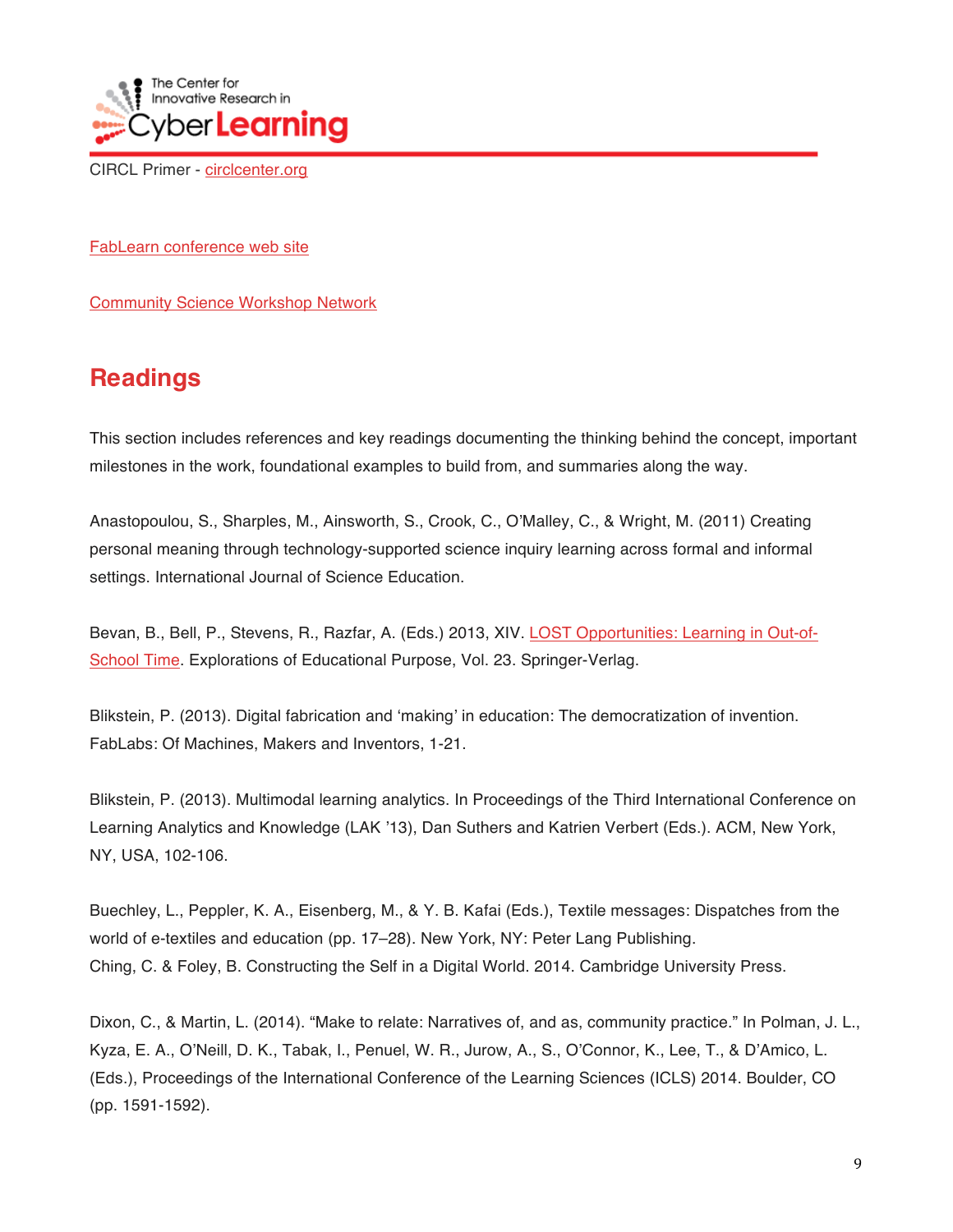

Dubrov, A. (2015). Democratizing the maker movement. Huffington Post.

Fried, B. & Wetstone, K. (2014). President Obama at the White House Maker Faire: Today's D.I.Y. is tomorrow's 'made in America [White House blog post].

Gutwill, J., Hido, N., Sindorf, L. (2015) Research to Practice: Observing learning in tinkering activities. Curator: The Museum Journal, 58 (2), 151-168

Halverson, E. R. (2013). Digital art making as a representational process. Journal of the Learning Sciences, 22(1), 121-162.

Halverson, E. R., & Sheridan, K. (2014). The Maker Movement in Education. Harvard Educational Review, 84(4).

Hidi, S., & Renninger, K. A. (2006). The Four-Phase Model of Interest Development. Educational Psychologist, 41(2), 111-127.

Honey, M., & Kanter, D. E. (Eds.). (2013). Design, make, play: Growing the next generation of STEM Innovators. Routledge.

Institute of Museum and Library Services. (2012). Talking Points: Museums, Libraries, and Makerspaces.

Ito, M. (2009). Hanging Out, Messying Around, and Geeking Out. MIT Press.

Kafai, Y. B. (2006). Constructionism. In K. Sawyer (Ed.), Cambridge handbook of the learning sciences. Cambridge, MA: Cambridge University Press.

Kafai, Y. B. & Burke, Q. (2014) Connected Code: Why Children Need to Learn Programming. MIT Press.

Kafai, Y. B., Peppler, K. A., & Chapman, R. (2009) (Eds.). The Computer Clubhouse: Constructionism and Creativity in the Inner City. New York: Teachers College Press.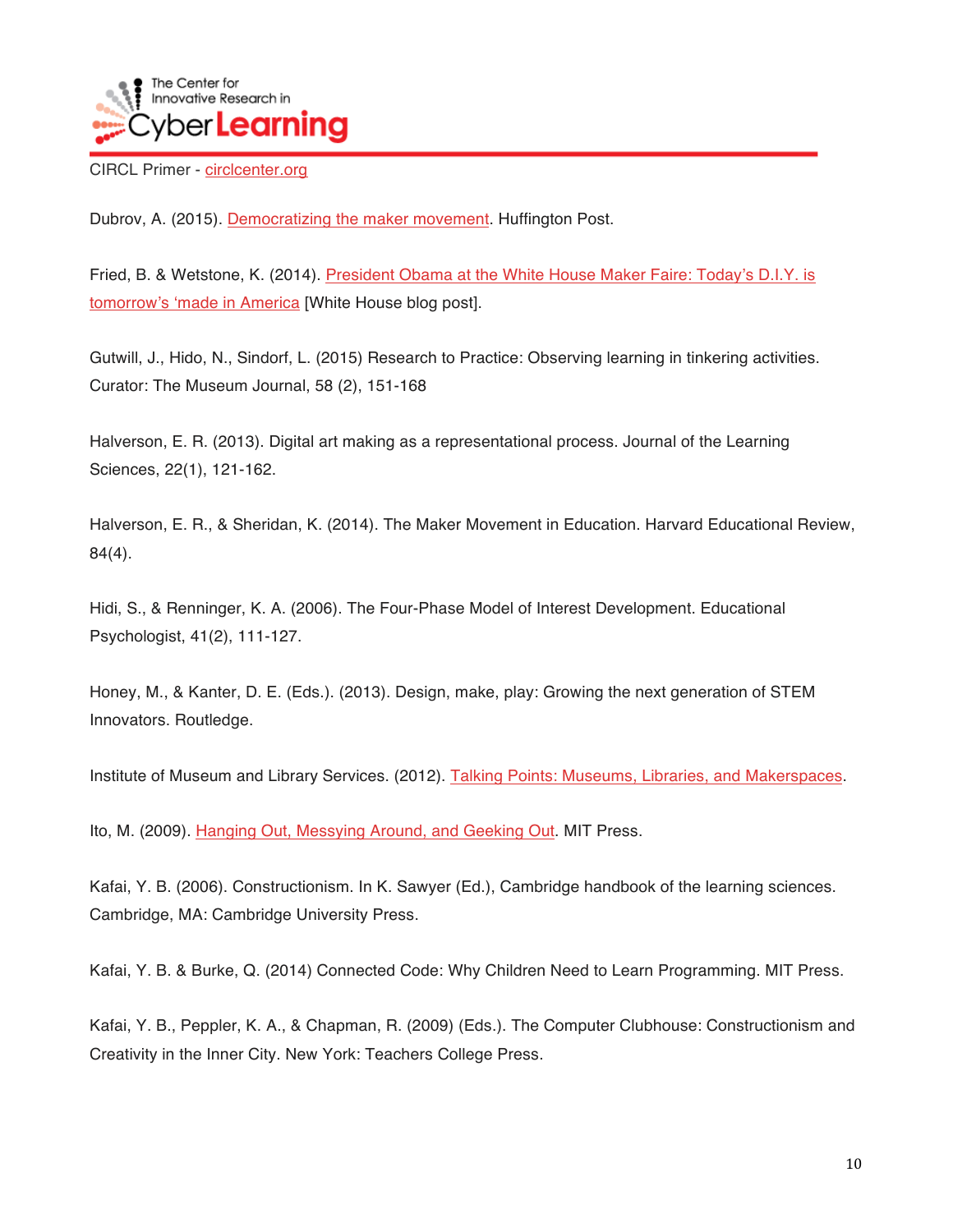

Kafai, Y. B., & Peppler, K. A. (2011). Youth, technology, and DIY: Developing participatory competencies in creative media production. Review of Research in Education, 35(1), 89-119.

Kafai, Y. B. & Resnick, M. (1996) Constructionism in Practice: Designing, Thinking, and Learning in a Digital World. Lawrence Erlbaum Associates.

Kneese, T., Rosenblat, A., & Boyd. D. (2014). Technologically Mediated Artisanal Production. Open Society Foundations' Future of Work Commissioned Research Papers.

Kuznetsov, S., & Paulos, E. (2010, October). Rise of the expert amateur: DIY projects, communities, and cultures. Paper presented at the ACM NordiCHI Conference, Reykjavik.

Lave, J. "Situating Learning in Communities of Practice" In Resnick, Lauren B. (Ed); Levine, John M. (Ed); Teasley, Stephanie D. (Ed), (1991). Perspectives on socially shared cognition, (pp. 63-82) Washington, DC, US: American Psychological Association.

Learning Labs in Libraries and Museums: Transformative Spaces for Teens. (2014) Association for Science-Technology Centers & Urban Libraries Council, Washington, DC.

Martin, L. (2015). The Promise of the Maker Movement for Education. Journale of Pre-College Engineering Education Research (J-PEER), 5(1).

Martinez, S. L. & Stager, G. S. (2013) Invent to Learn: Making, Tinkering, and Engineering in the Classroom. Constructing Modern Knowledge Press

National Research Council (2009). Learning science in informal environments: People, places, and pursuits. Washington, D. C.: The National Academies Press.

New York Hall of Science (NYSCI). 2013. Making meaning. New York Hall of Science: Queens, NY.

Papert, S. (1991). Situating constructionism. In I. Harel & S. Papert (Eds.), Constructionism (pp.1–11). Norwood, NJ: Ablex.